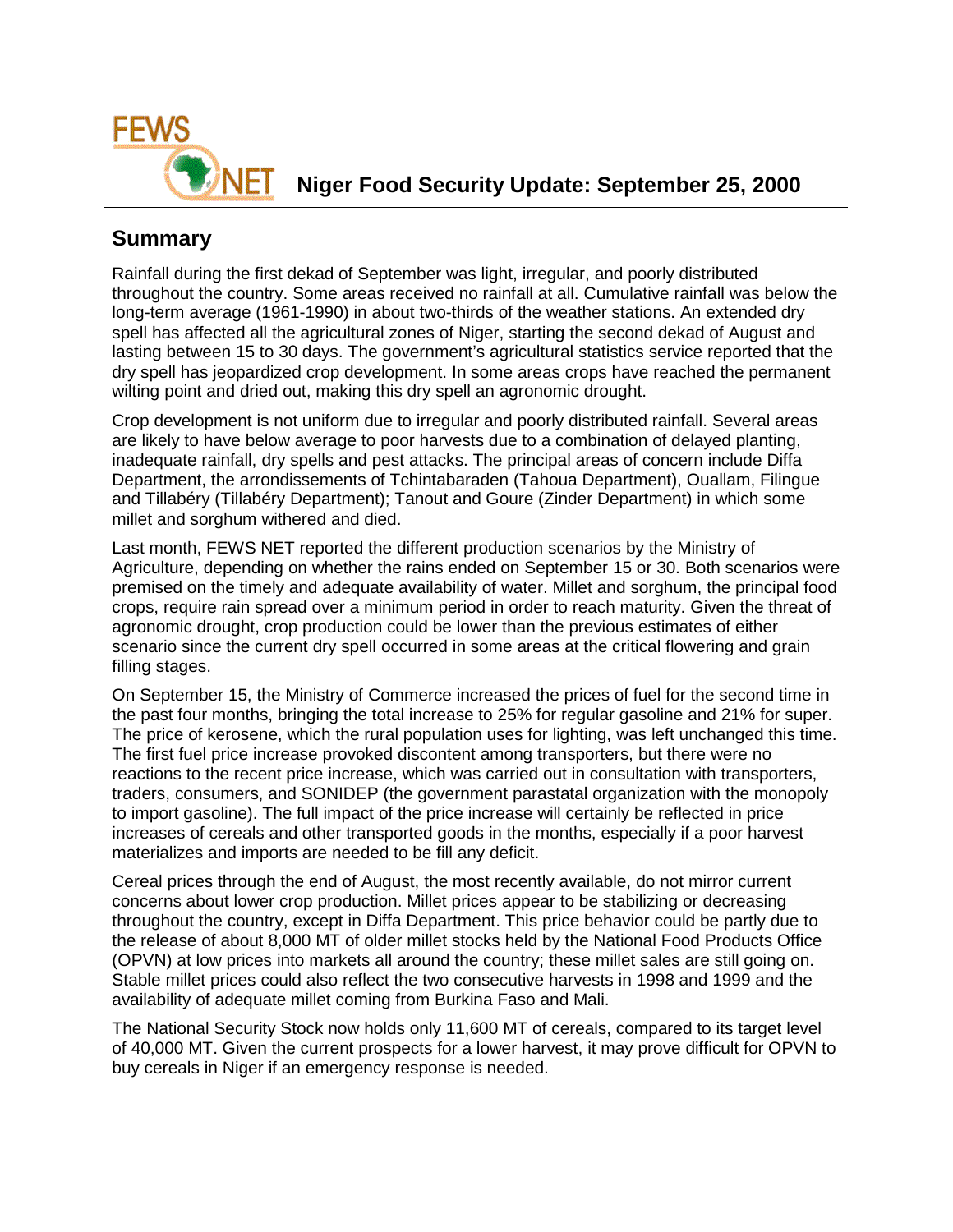During the first dekad of September, Niger experienced large infestations of grasshoppers, stem borers, flower insects, and grain-eating birds that also feed on groundnuts and cowpeas.

# **1. Food Availability**

## **1.1. Cereal Stocks**

Cereal stocks held by public organizations are levels are low but not necessarily worrisome, in view of the approaching harvest that will supply the market. As of September 20, Niger's National Security Stock (SNS), that is supposed to be built up to a level of 40,000 MT of cereals, held approximately 11,600 MT. The rice parastatal, *Riz du Niger* (RINI), held 1,605 MT of various types of rice. The World Food Program held 6,895 MT of cereals, plus other foods. Japan announced the delivery of 5,000 MT of rice food aid, expected in September, to be sold on the market.

Active markets, including trade with Nigeria along the southern border, are expected to meet cereal and other food staple needs. However, cereal imports from Burkina Faso are likely to be reduced this year, given the impact of extended dry spells on production there.

### **1.2. The 2000/2001 Agricultural Season**

### *1.2.1. Rainfall*

Rainfall during the first dekad of September was light, irregular, and poorly distributed throughout the country. Some areas received no rainfall at all. Cumulative rainfall as of September 10 was lower than cumulative rainfall at the same dekad in 1999 in 91% of the rainfall stations and lower than the long-term dekadal average (1961-1990) in 65% of the rainfall stations. None of the key farming stations in Maradi, Dosso, Tahoua and Zinder Departments received more than 40 mm of rainfall during the dekad.

### *1.2.2. Agricultural Conditions*

Planting this season started as early as the beginning of May and continued until the first of week of August, depending on the agricultural zone. Crop development is not uniform due to widely different planting dates, but also due to the irregularity and poor distribution of rains.

An extended dry spell, starting the second dekad of August and lasting between 15 to 30 days, has affected all the agricultural zones of Niger. The government's agricultural statistics service reported that the dry spell has jeopardized crop development. In some areas crops have completely dried out, making this dry spell an agronomic drought.

In some areas the drought came at a critical time when the crops were at the emergence or grain filling stage. Several areas are likely to have below average to poor harvests due to a combination of delayed planting, inadequate rainfall, dry spells and pest attacks. The principal areas of concern include Diffa Department, the arrondissements of Tchintabaraden (Tahoua Department), Ouallam, Filingue and Tillabéry (Tillabéry Department); Tanout and Goure (Zinder Department) in which some millet and sorghum withered and died.

Nationwide, the most common stage of development in millet is flowering (36% of all crops, according to the agricultural statistic service) and the most advanced stage is grain filling and maturation (13%). Crops that are at the stage of flowering and which are not affected by the drought need four weeks to complete their vegetative cycle. However, it is not less certain that the rains will continue until the end of September. Normally, they end earlier in mid-September. Even for crops that are at the end of their cycle, the weak rains during the first dekad of September could lead to the premature drying of millet and the invasion of crop pests.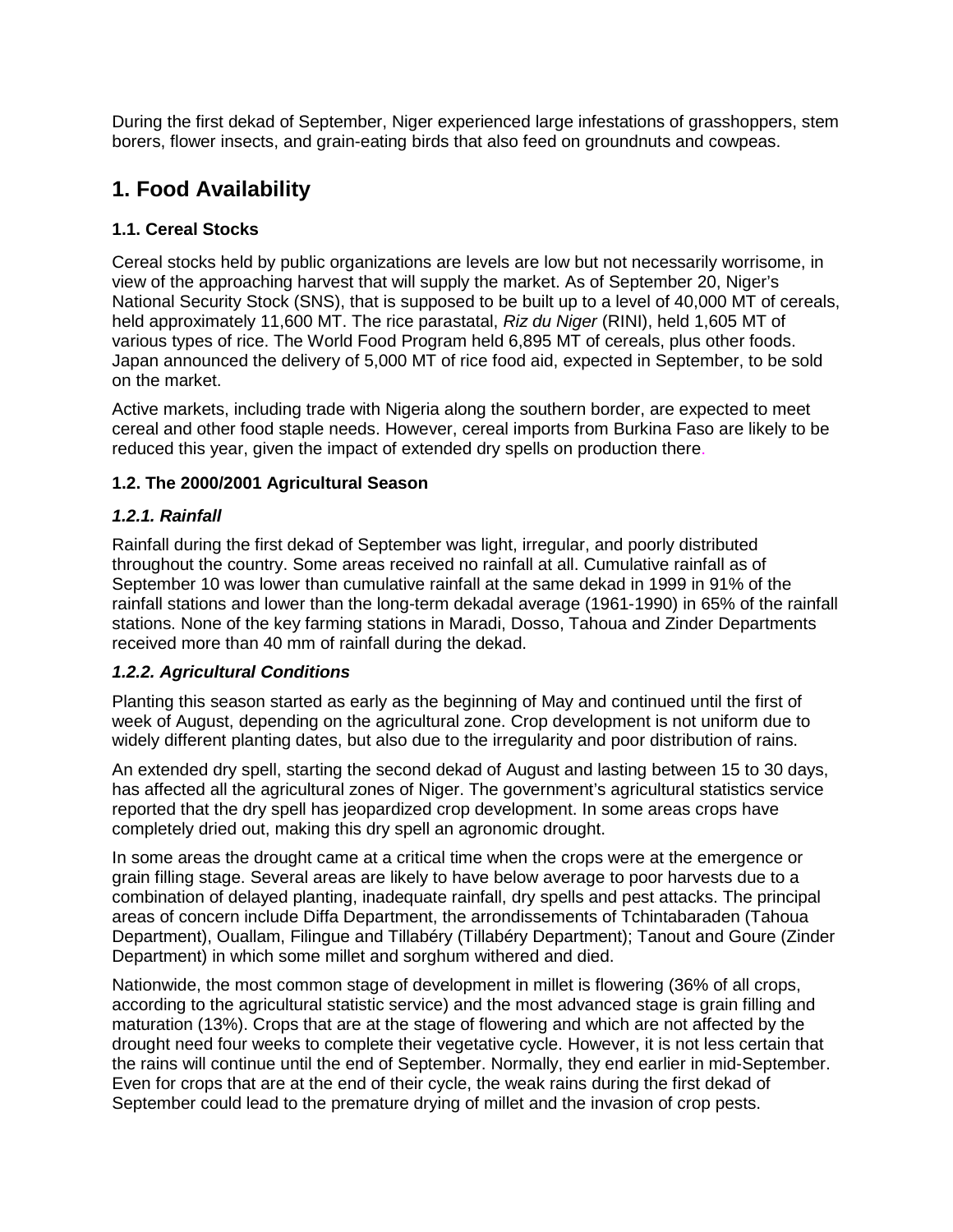Last month, FEWS NET reported the different production scenarios by the Ministry of Agriculture, depending on whether the rains ended on September 15 or 30. These scenarios, however, were premised on timely and adequate availability of water. Millet and sorghum, the principal food crops, require rain spread over a minimum period in order to reach maturity. Given the present dry spell and threat of agronomic drought, crop production could be lower than the previous estimates of either scenario, given the timing of the dry spell in the plant growth and development cycle.

### **1.3. Pasture Conditions**

Overall animal health is good for now but is likely to worsen because the situation in the pastoral regions is critical. Weather station data indicate below-average precipitation throughout the pasture zone. From Ouallam to Diffa Departments, satellite imagery of vegetation conditions (NDVI) for the first dekad of September show low biomass accumulation in most of the pastoral zone (Figure 1) and decreasing vegetation compared to the third dekad of August. There has been a distinct absence of green-up in the northern parts of Tillabéry, Tahoua and Zinder Departments and almost all of Diffa Departments.



**Figure 1. Vegetation (NDVI) Conditions in Niger** 

*FEWS NET/Niger; Source: NASA*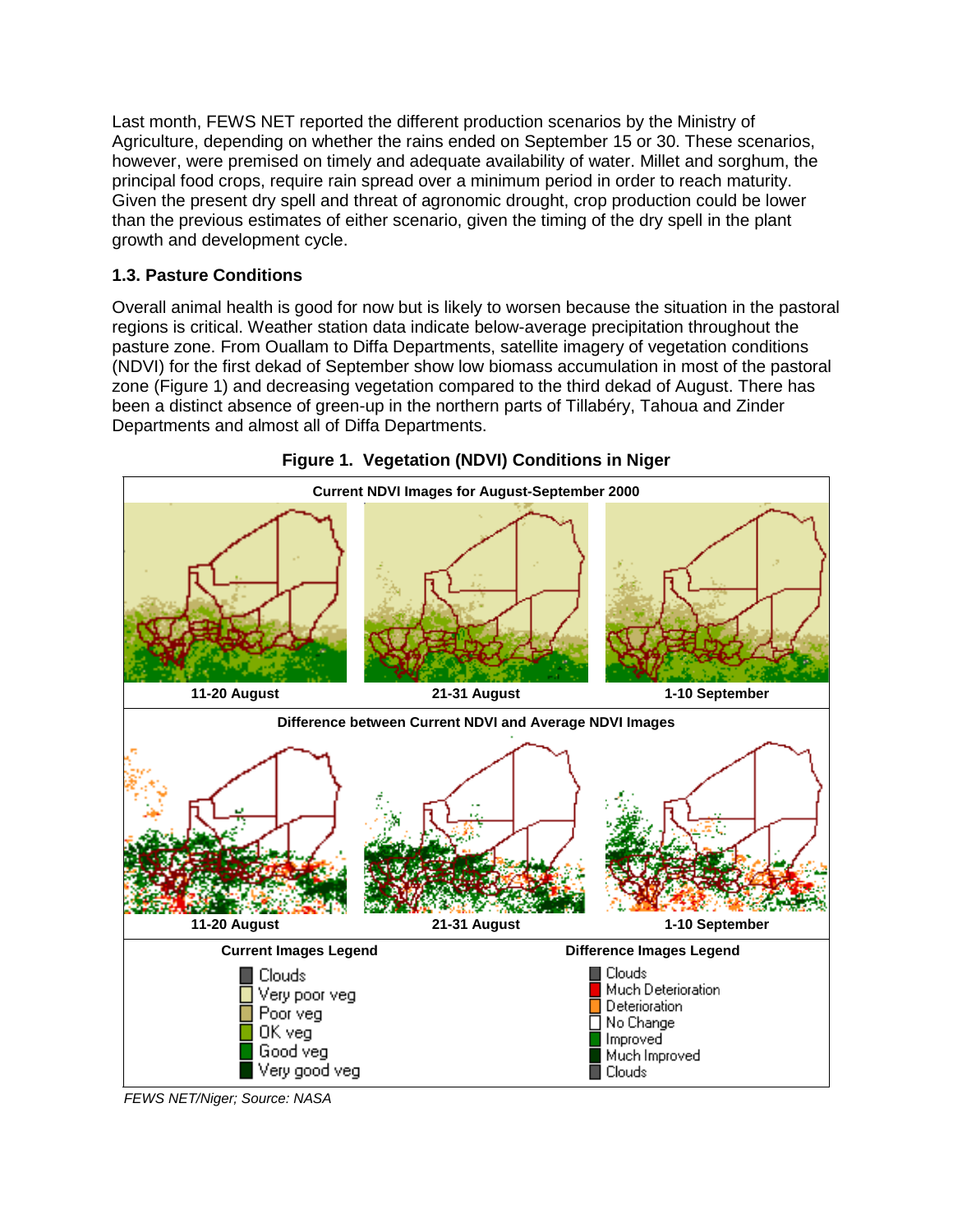Herders from the northern regions typically bring their animals to the agricultural zones in Tahoua, Maradi and Zinder Departments for grazing in pastures and foraging on crop residues, but not until after the harvest. However, available pasture this year is average to poor in the agricultural zones and in some cases, very poor. Thus, the early return of animals could cause friction between farmers and herders. In addition, poor pastures in southern Niger could lead to an earlier migration of herders and their animals to Nigeria and Chad, forcing some herders to sell part of their herds to buy grain for the remaining animals and food for themselves.

### **1.4. Pest Situation**

As the Inter-tropical convergence zone (ITCZ) begins to retreat towards the south and the rains subside, conditions are becoming favorable for grasshopper and other pest activity. The first dekad of September was characterized by major infestations across Niger of grasshoppers, stem borers, flower insects, and birds that feed on millet, groundnuts and cowpeas. As of the end of August, the crop protection service reported a total of 203,551 hectares infested of which 33,715 hectares were treated. Aerial and ground treatments are underway.

# **2. Food Accessibility**

### **2.1. Fuel Price Increases**

On September 15, the Minister of Commerce and Industry increased fuel prices by 12% per liter for regular gasoline to 425 CFA francs and by 11% for super gasoline to 515 CFA francs. This is the second increase in the past four months, the first having occurred on May 9. Total increases in fuel prices per liter since May have been 85 CFA francs (25%) for regular and 90 CFA francs (21%) for super. The price of kerosene, which the rural population uses for lighting, was left unchanged this time. According to the Minister of Commerce and Industry, the price increases were due to the appreciation of the dollar against the CFA franc and the increases in the prices of oil on the world market.

The first fuel price increase provoked discontent among transporters, but there were no reactions to the recent price increase, which was carried out in consultation with transporters, traders, consumers, and SONIDEP (the government parastatal organization with the monopoly to import gasoline. The full impact of the price increase will be reflected in price increases of cereals and other transported goods in the coming months, especially if a poor harvest materializes and imports are needed to fill any deficit.

#### **2.2. Markets and Prices**

Weekly price information, transmitted via radio from the National Cereals Market Information System (SIM) indicates that August wholesale millet prices remained stable or decreased throughout the country, compared to July, except in Diffa Department. The government and donors intervened in the market through the out-rotation and sale of old millet stocks belonging to the National Food Products Office (OPVN). OPVN sold these old stocks for 8,000 CFA francs per 100-kg sack, compared to the current price of 11-12,000 CFA francs in the market for better quality grain. Despite the anticipation of a poor harvest, OPVN's injection of 8,000 MT of millet into the market and supplies of millet from Burkina Faso and Mali have helped to stabilize or decrease millet prices. This corresponds with normal cereal price trends in Niger where, depending on harvest prospects, prices usually fall from August to December but climb from January through July.

Of the 17 markets for which price data were available for comparison with previous years, August 2000 millet prices were 5-20% higher than prices in August 1999 but much lower than